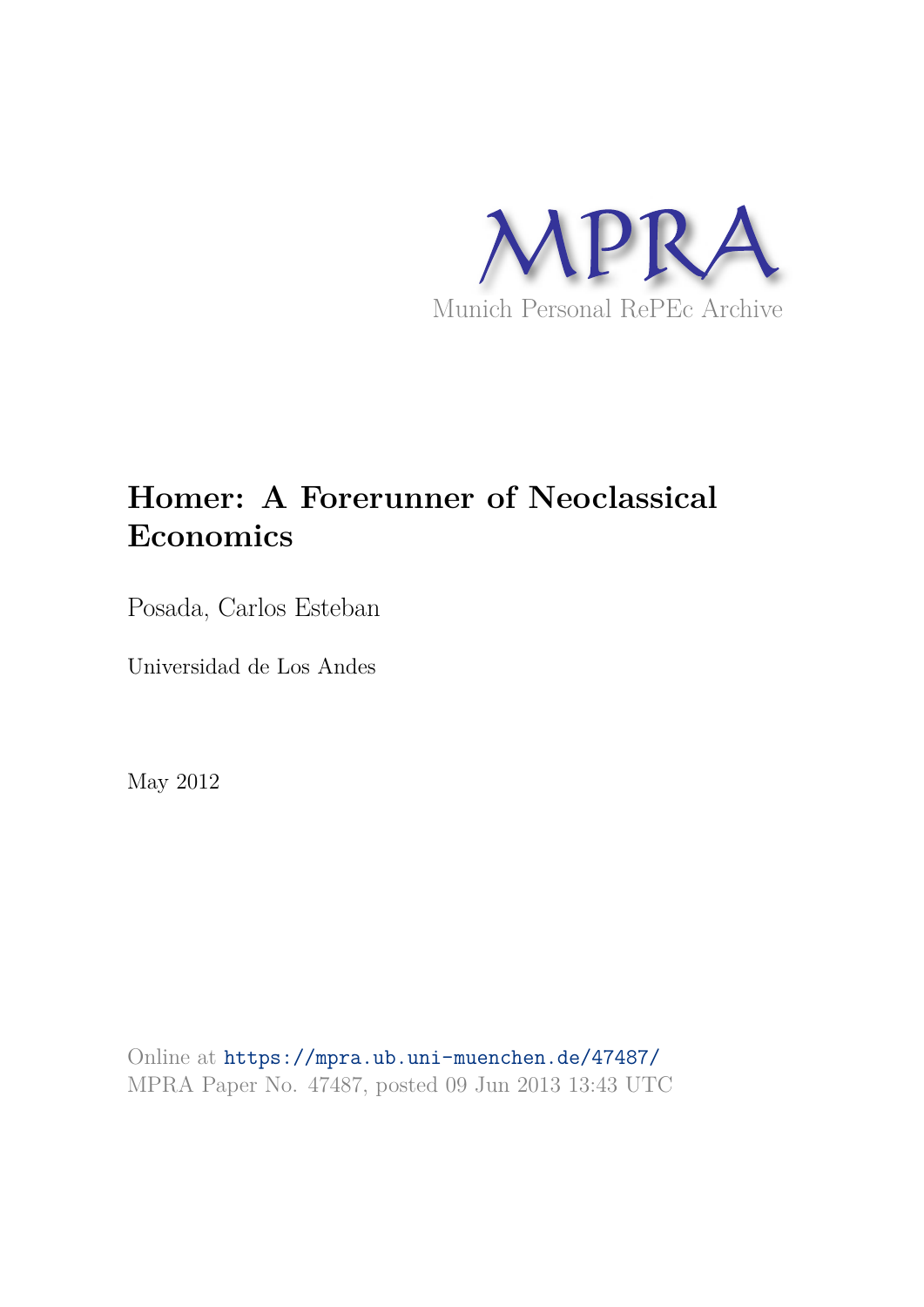*Homer: A Forerunner of Neoclassical Economics* 

Carlos Esteban POSADA<sup>a); i</sup>

a) Universidad de los Andes

## *Abstract*

\_\_\_\_\_\_\_\_\_\_\_\_\_\_\_\_\_\_\_\_\_\_\_\_\_\_\_\_\_\_\_\_\_\_\_\_\_\_\_\_\_\_\_\_\_\_\_\_\_\_\_\_\_\_\_\_\_\_\_\_\_\_\_\_\_\_\_\_

*Homer clearly expressed the economic problem of choosing the best option among several alternatives given a certain set of restrictions. In the Odyssey he specifically wrote about the minimum cost choice. This kind of problem, as is well known, is at the heart of the neoclassical economics. We can therefore consider Homer a forerunner of this school of thought. This hypothesis contrasts with those of Trever (1916), Schumpeter (1954) and Schefold (1997).* 

\_\_\_\_\_\_\_\_\_\_\_\_\_\_\_\_\_\_\_\_\_\_\_\_\_\_\_\_\_\_\_\_\_\_\_\_\_\_\_\_\_\_\_\_\_\_\_\_\_\_\_\_\_\_\_\_\_\_\_\_\_\_\_\_\_\_\_\_\_

*Journal of Economic Literature classification*: B13; B31

*Keywords*: Odyssey, minimum cost choice, neoclassical economics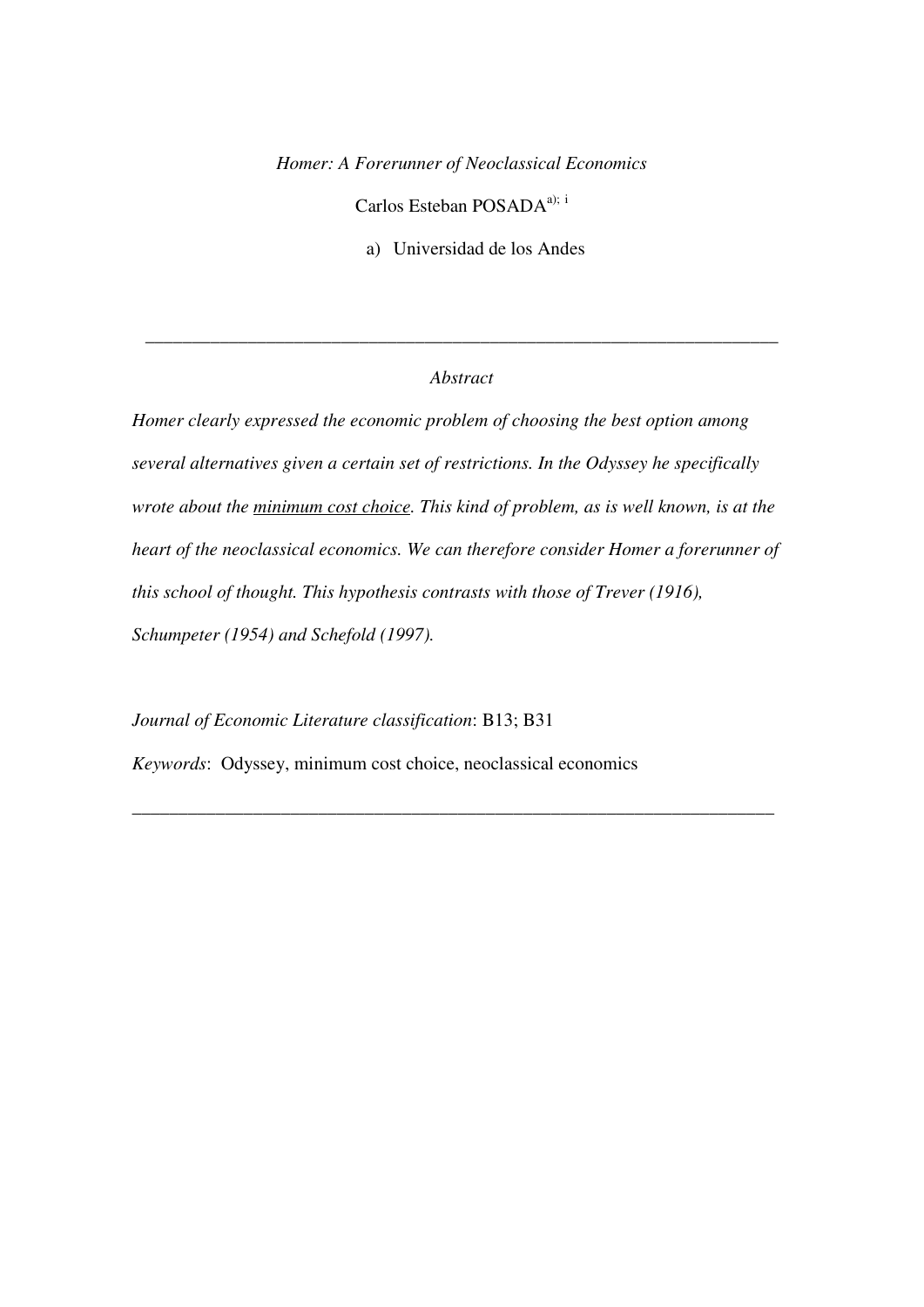#### *I. Introduction*

Homer was the first Greek poet (and first intellectual) to clearly express the economic problem of choosing the best option between several alternatives given a certain set of restrictions. Specifically in the *Odyssey*, Homer discussed the problem of minimum cost choice and understood that human beings must often weigh different options given certain constraints. Because the problem of minimum cost choice is at the heart of neoclassical economics<sup>ii</sup>, we can consider Homer a forerunner of this school of thought<sup>iii</sup> and the rational choice theory<sup>iv</sup>.

 In what follows, I briefly summarize the verses in the *Odyssey* (1996) upon which I make this claim. I then critique the argument advanced by Trever (1916), and subsequently defended by Schumpeter (1954) and Schefold (1997), that Homer has nothing to add to our understanding of economic reasoning or to our knowledge of the history of economic analysis. To date, I am unaware that any other author has revealed how Homer grapples with analytic problems taken up by neoclassical economics.

## *II. The Proof*

 Evidence in favor of my argument is found in the dialogue between Odysseus and Circe in Book Twelve of the *Odyssey*. In this part of the epic, Circe tells Odysseus that he must choose between three different routes of navigation upon leaving her island (and past the island of the Sirens), none of which is without  $cost<sup>v</sup>$ . The first route, which is the most dangerous, entails sailing through the *Clashing Rocks*. No one, except for Jason and his crew (thanks to Goddess Hera's love for Jason), has survived going this way. The other two options involve passing through a strait inhabited by the two eternal monsters, Scylla and Charybdis. By sailing through the end of the strait where Scylla lives, Odysseus risks being attacked and losing six members of his crew. Yet by sailing through the other end, Charybdis could destroy his boat and kill his entire crew.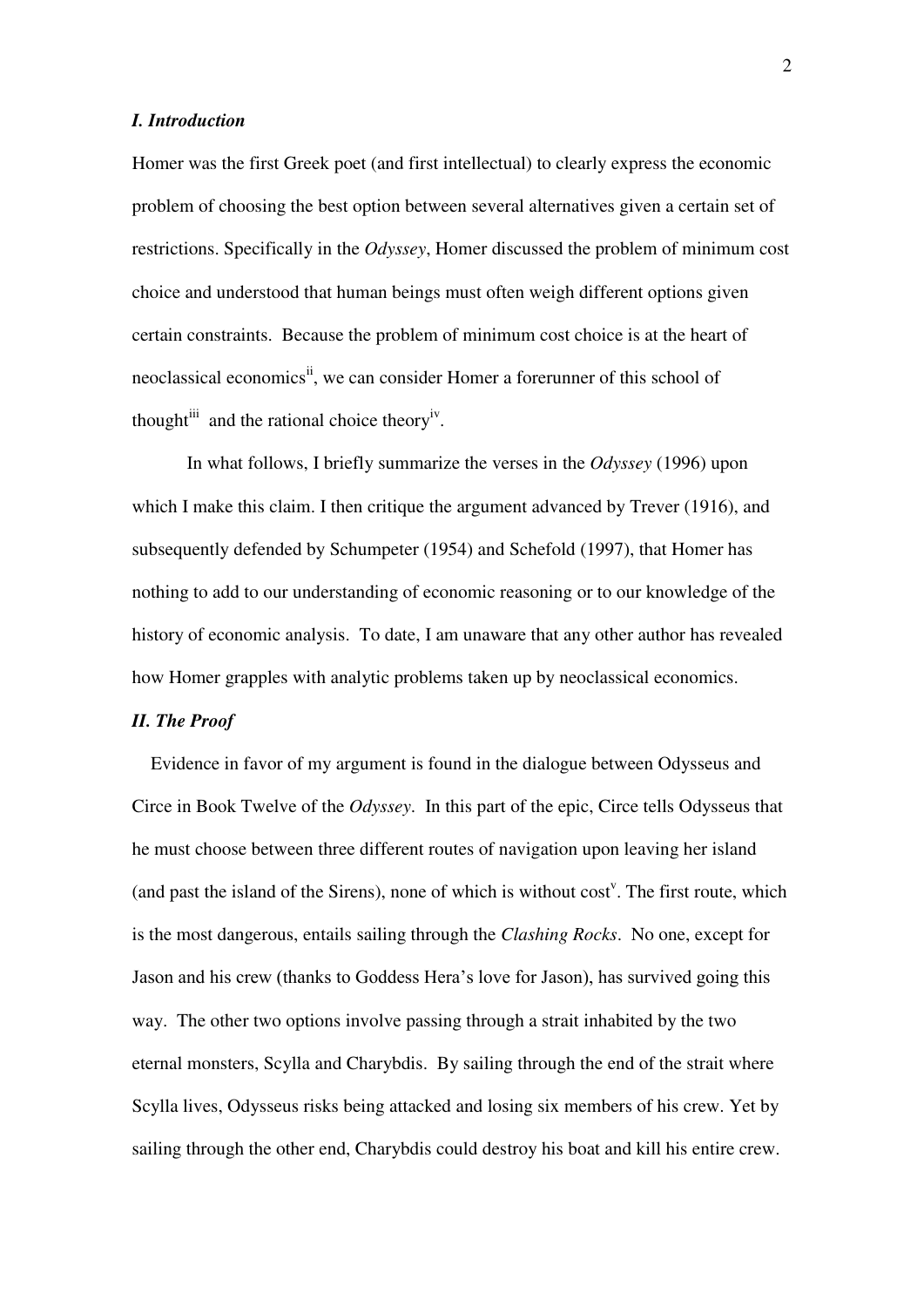According to Circe, Odysseus's best option is to attempt to sail by Scylla<sup>vi</sup>. In our terms, this is the minimum cost option<sup>vii</sup>. In fact, this is the choice that Odysseus makes. We see therefore that Homer was preoccupied with the problem of choosing the best option among several alternatives given a certain set of restrictions.

#### *III. The Conventional Wisdom*

My argument contradicts that made by Albert Trever (1916). Trever argued that any material of interest in Homer applies not to any specific mode of economic reasoning (e.g. minimum cost), but rather to a history of economic conditions (1916, Note 2, P. 14). This is not unlike the position taken by Joseph A. Schumpeter (1954, pp. 52-54): i.e. that there is nothing of interest regarding modes of economic analysis before Plato. More specifically, Schumpeter asserts that the works of the Greek poets and historians prior to Plato are relevant only when examined from the point of view of the history of facts and economic opinions<sup>viii</sup>.

 More recently, Bertram Schefold (1997, pp. 111-128) has examined the works of Homer to find the roots of Greek economic thought. According to Schefold, in Homer the reader may find passages interesting only from the point of view of the history of economic facts or opinions, or from the point of view of moral precepts on issues that we now regard as economic ones. In my view, therefore, Schefold does not dispute the position taken by Trever and Schumpeter<sup>ix</sup>.

 Without denying the important contributions these authors have made for our understanding of ancient Greek economic thought, I do believe that Homer expressed in a clear way a problem that belongs to the core of neoclassical economics.

### **REFERENCES**

Backhouse, Roger E. 2002. *The Ordinary Business of Life: A History of Economics from the Ancient World to the Twenty-First Century*. Princeton and Oxford: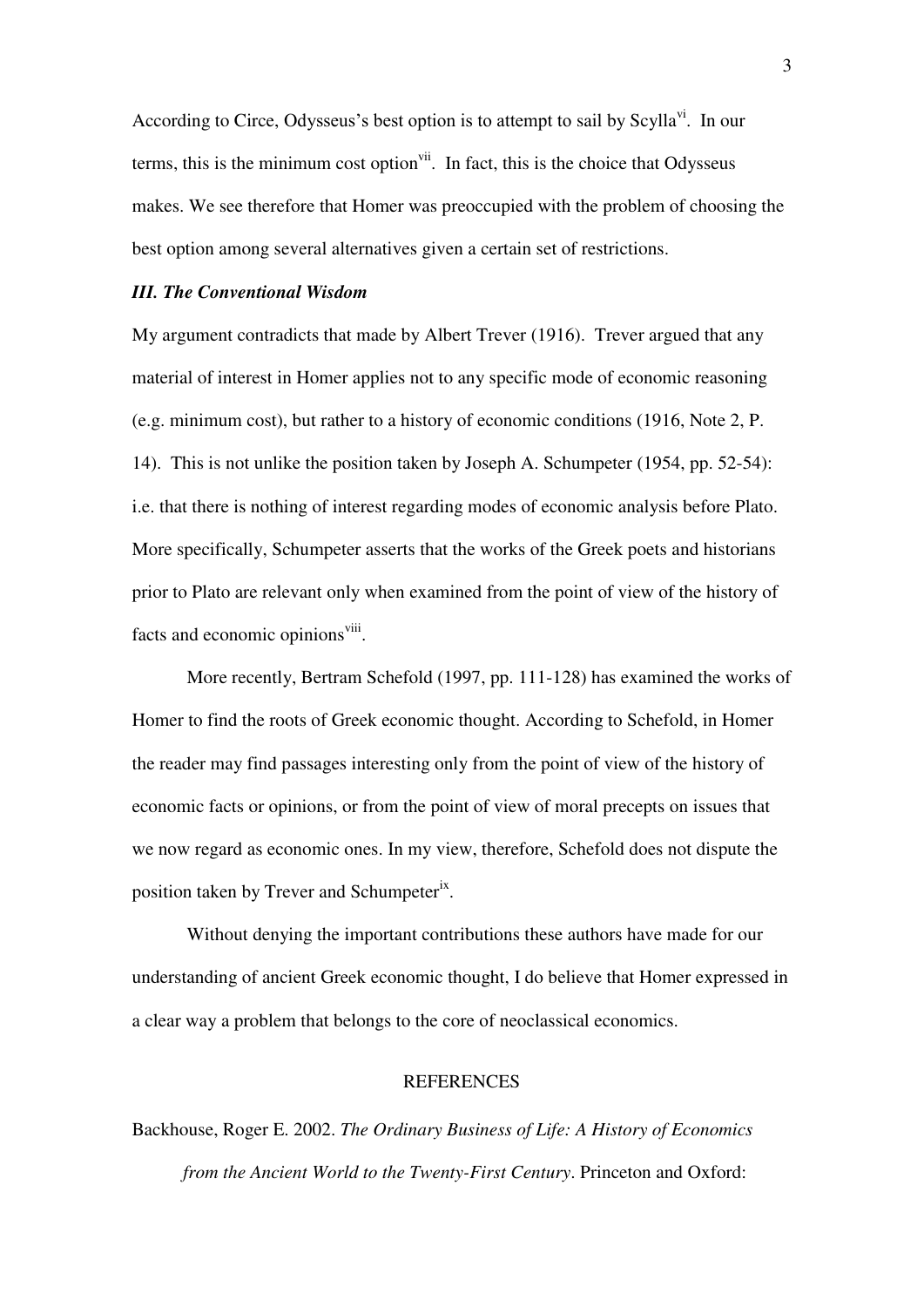Princeton University Press.

- Blaug, Mark. 1968. *Economic Theory in Retrospect* (Revised Edition). Homewood: Richard D. Irwin, Inc.
- Ekelund Jr., Robert B., and Hébert, Robert F. 1997. *A History of Economic Theory and Method* (Fourth Edition). New York: McGraw-Hill.
- Homer. *The Odyssey*. Translated by Robert Fagles. New York: Penguin Classics Deluxe Edition. 1996.
- Knox, Bernard. "Introduction". *The Odyssey*. Translated by Robert Fagles. New York: Penguin Classics Deluxe Edition. 1996, pp. 3-64.
- Lovett, Frank. 2006. "Rational Choice Theory and Explanation.", *Rationality and Society* 18(2): 237 – 272.
- Schefold, Bertram. 1997. "Reflections of Ancient Economic Thought in Greek Poetry". In B. B. Price, ed., *Ancient Economic Thought*. Volume 1, London: Routledge, pp. 99-145.
- Schumpeter, Joseph A. 1954. *History of Economic Analysis*, New York: Oxford University Press (First issued as an Oxford University Press paperback in 1986).
- Trever, Albert A. 1916. *A History of Greek Economic Thought.* Chicago: The University of Chicago Press. Note 2, p. 14.